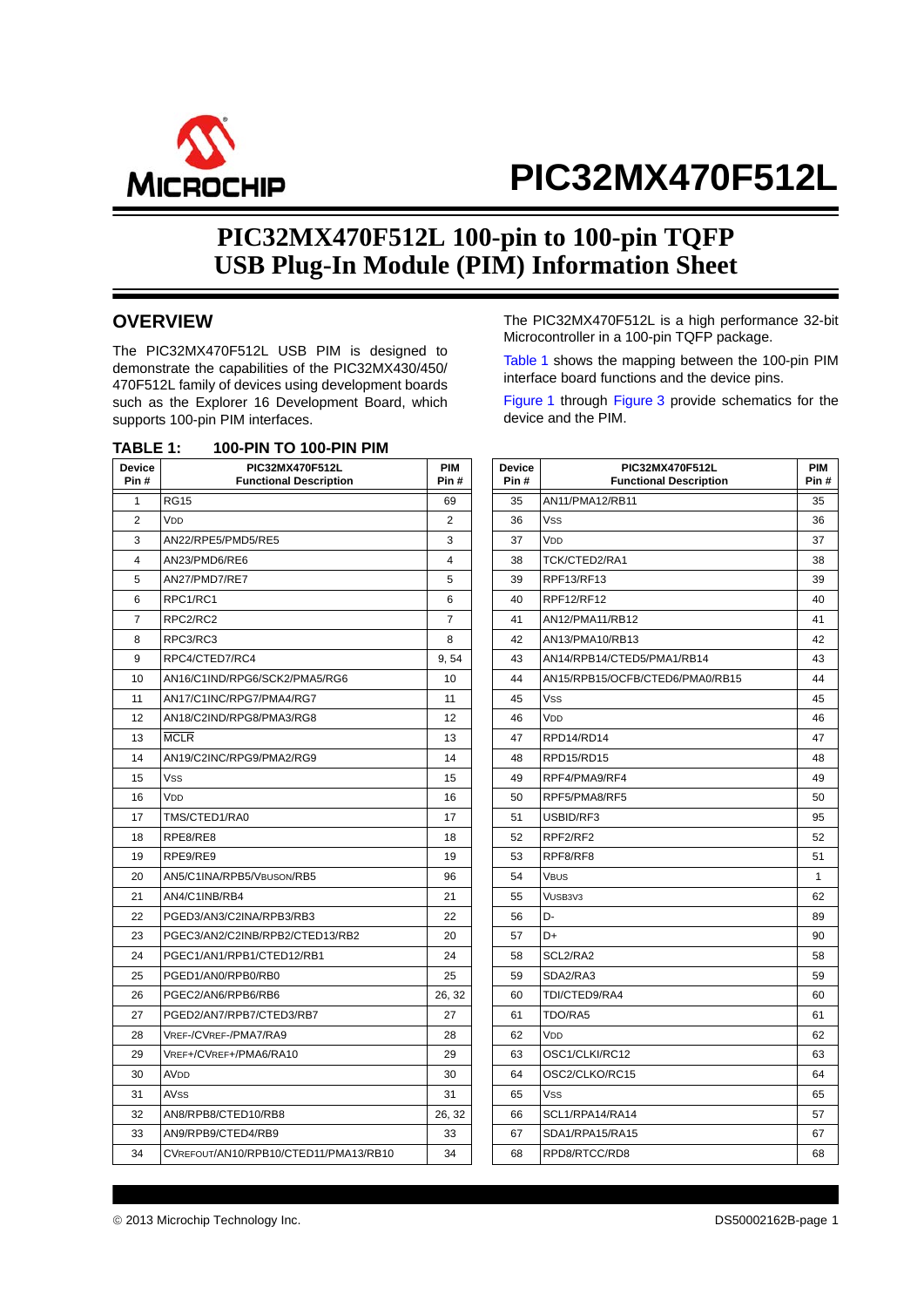### **TABLE 1: 100-PIN TO 100-PIN PIM (CONTINUED)**

| <b>Device</b><br>Pin# | PIC32MX470F512L<br><b>Functional Description</b> | <b>PIM</b><br>Pin# | <b>Device</b><br>Pin# | PIC32MX470F512L<br><b>Functional Description</b> | PIN<br>Pin      |
|-----------------------|--------------------------------------------------|--------------------|-----------------------|--------------------------------------------------|-----------------|
| 69                    | RPD9/RD9                                         | 23                 | 85                    | <b>VCAP</b>                                      | <b>NC</b>       |
| 70                    | RPD10/SCK1/PMCS2/RD10                            | 70                 | 86                    | <b>VDD</b>                                       | 86              |
| 71                    | RPD11/PMCS1/RD11                                 | 71                 | 87                    | RPF0/PMD11/RF0                                   | 87              |
| 72                    | RPD0/INT0/RD0                                    | 72                 | 88                    | RPF1/PMD10/RF1                                   | 88              |
| 73                    | SOSCI/RPC13/RC13                                 | 73                 | 89                    | RPG1/PMD9/RG1                                    | <b>NC</b>       |
| 74                    | SOSCO/RPC14/T1CK/RC14                            | 74                 | 90                    | RPG0/PMD8/RG0                                    | <b>NC</b>       |
| 75                    | <b>Vss</b>                                       | 75                 | 91                    | TRCLK/RA6                                        | 91              |
| 76                    | AN24/RPD1/RD1                                    | 76                 | 92                    | TRD3/CTED8/RA7                                   | 92              |
| 77                    | AN25/RPD2/RD2                                    | 77                 | 93                    | PMD0/RE0                                         | 93              |
| 78                    | AN26/RPD3/RD3                                    | 78                 | 94                    | PMD1/RE1                                         | 94              |
| 79                    | RPD12/PMD12/RD12                                 | 79                 | 95                    | TRD2/RG14                                        | <b>NC</b>       |
| 80                    | PMD13/RD13                                       | 80                 | 96                    | TRD1/RG12                                        | <b>NC</b>       |
| 81                    | RPD4/PMWR/RD4                                    | 81                 | 97                    | TRD0/RG13                                        | 97              |
| 82                    | RPD5/PMRD/RD5                                    | 82                 | 98                    | AN20/CTPLS/PMD2/RE2                              | 98              |
| 83                    | PMD14/RD6                                        | 83                 | 99                    | RPE3/PMD3/RE3                                    | 99              |
| 84                    | PMD15/RD7                                        | 84                 | 100                   | AN21/PMD4/RE4                                    | 10 <sub>C</sub> |

| <b>Device</b><br>Pin# | PIC32MX470F512L<br><b>Functional Description</b> | <b>PIM</b><br>Pin# |
|-----------------------|--------------------------------------------------|--------------------|
| 85                    | <b>VCAP</b>                                      | <b>NC</b>          |
| 86                    | V <sub>DD</sub>                                  | 86                 |
| 87                    | RPF0/PMD11/RF0                                   | 87                 |
| 88                    | RPF1/PMD10/RF1                                   | 88                 |
| 89                    | RPG1/PMD9/RG1                                    | NC.                |
| 90                    | RPG0/PMD8/RG0                                    | <b>NC</b>          |
| 91                    | TRCLK/RA6                                        | 91                 |
| 92                    | TRD3/CTED8/RA7                                   | 92                 |
| 93                    | PMD0/RE0                                         | 93                 |
| 94                    | PMD1/RE1                                         | 94                 |
| 95                    | <b>TRD2/RG14</b>                                 | <b>NC</b>          |
| 96                    | TRD1/RG12                                        | <b>NC</b>          |
| 97                    | TRD0/RG13                                        | 97                 |
| 98                    | AN20/CTPLS/PMD2/RE2                              | 98                 |
| 99                    | RPE3/PMD3/RE3                                    | 99                 |
| 100                   | AN21/PMD4/RE4                                    | 100                |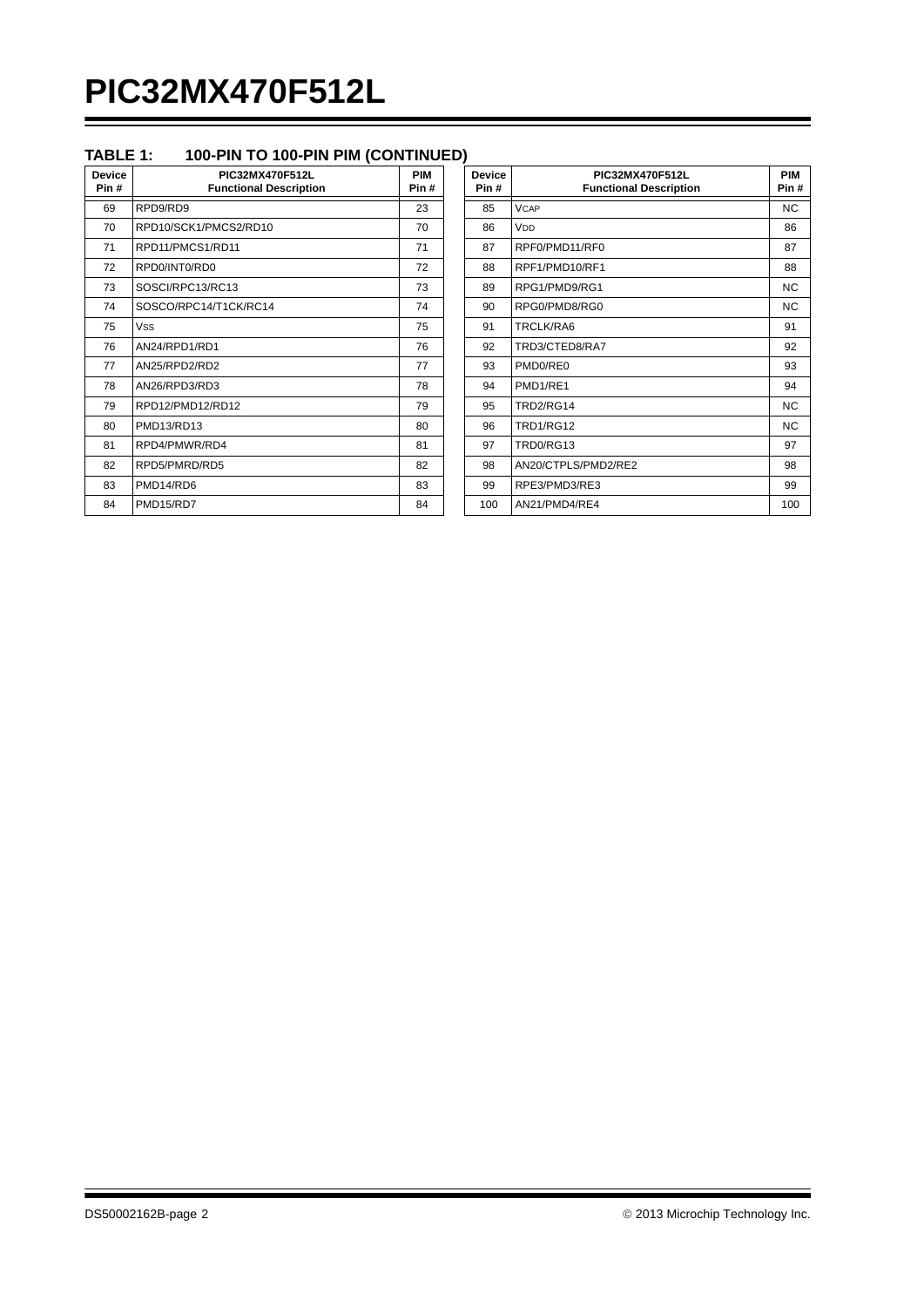<span id="page-2-0"></span>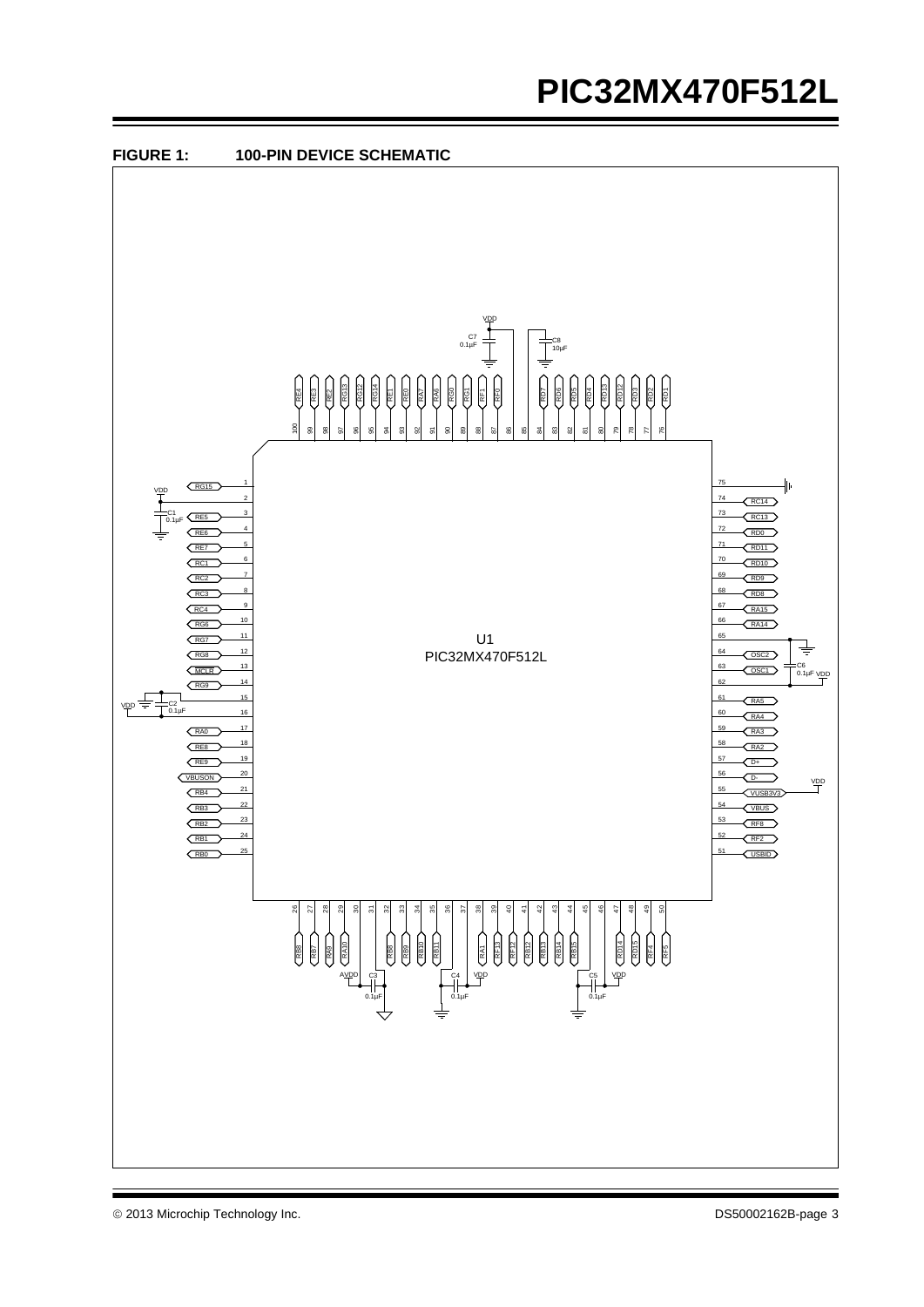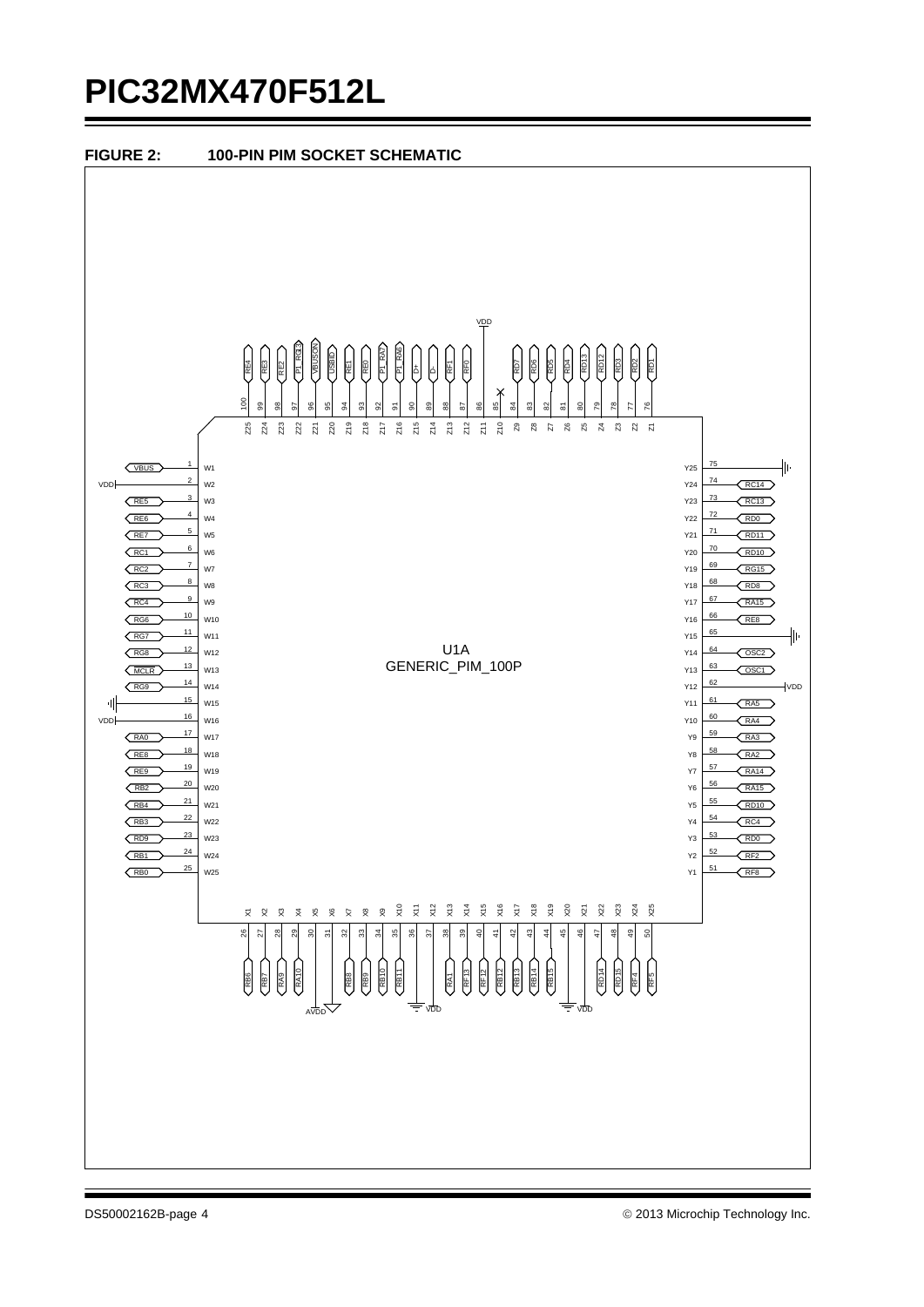<span id="page-4-0"></span>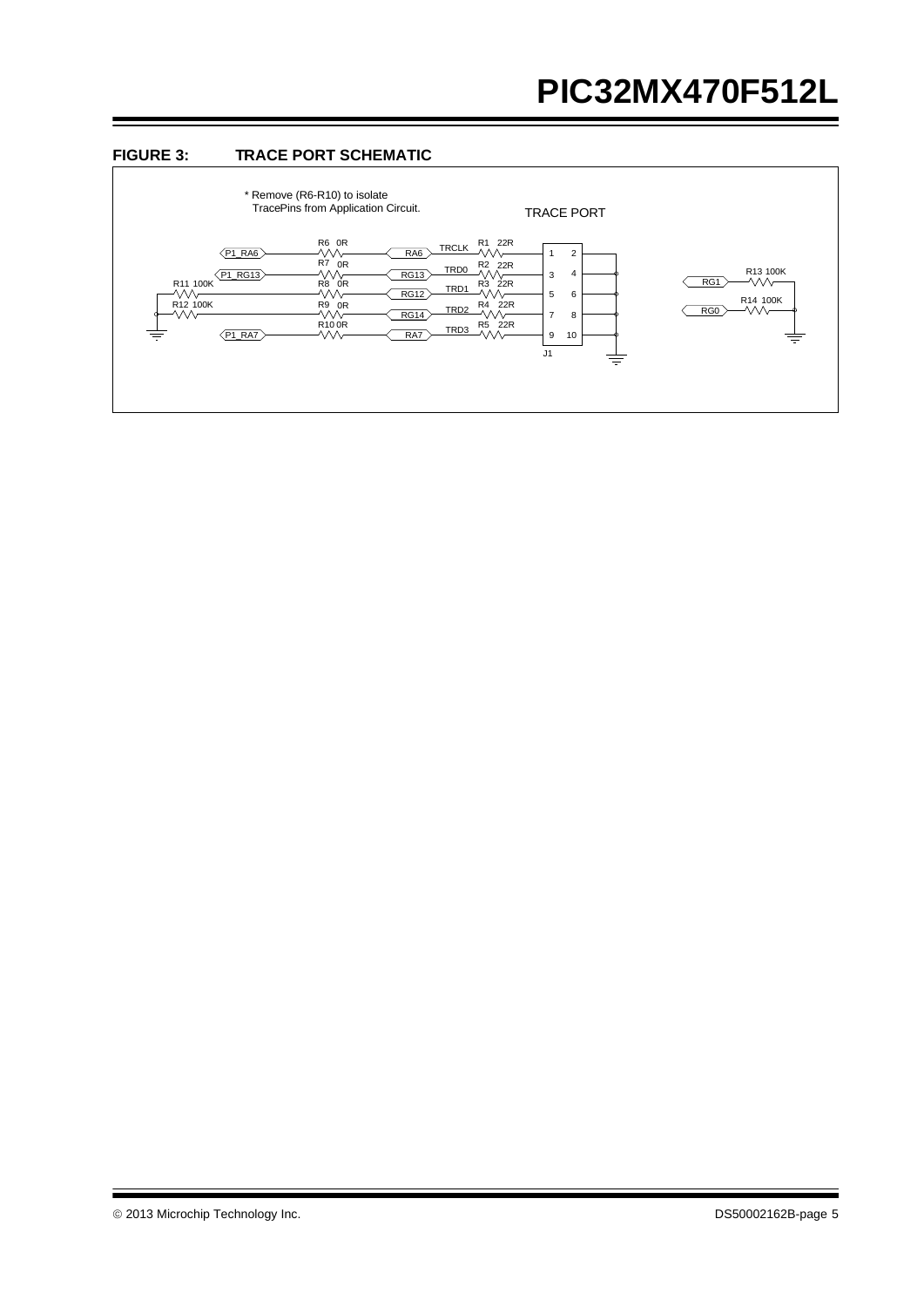**NOTES:**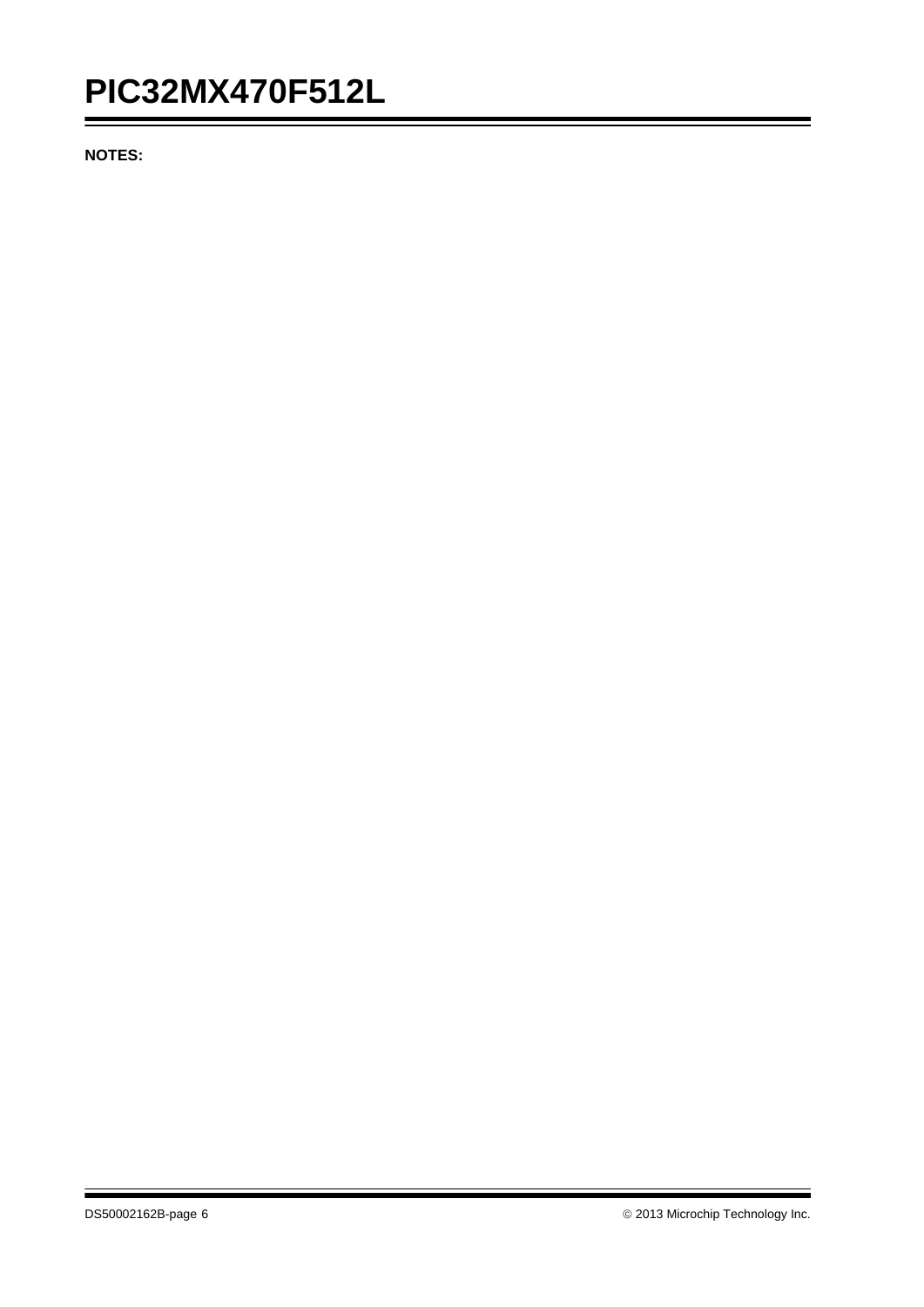#### **Note the following details of the code protection feature on Microchip devices:**

- Microchip products meet the specification contained in their particular Microchip Data Sheet.
- Microchip believes that its family of products is one of the most secure families of its kind on the market today, when used in the intended manner and under normal conditions.
- There are dishonest and possibly illegal methods used to breach the code protection feature. All of these methods, to our knowledge, require using the Microchip products in a manner outside the operating specifications contained in Microchip's Data Sheets. Most likely, the person doing so is engaged in theft of intellectual property.
- Microchip is willing to work with the customer who is concerned about the integrity of their code.
- Neither Microchip nor any other semiconductor manufacturer can guarantee the security of their code. Code protection does not mean that we are guaranteeing the product as "unbreakable."

Code protection is constantly evolving. We at Microchip are committed to continuously improving the code protection features of our products. Attempts to break Microchip's code protection feature may be a violation of the Digital Millennium Copyright Act. If such acts allow unauthorized access to your software or other copyrighted work, you may have a right to sue for relief under that Act.

Information contained in this publication regarding device applications and the like is provided only for your convenience and may be superseded by updates. It is your responsibility to ensure that your application meets with your specifications. MICROCHIP MAKES NO REPRESENTATIONS OR WARRANTIES OF ANY KIND WHETHER EXPRESS OR IMPLIED, WRITTEN OR ORAL, STATUTORY OR OTHERWISE, RELATED TO THE INFORMATION, INCLUDING BUT NOT LIMITED TO ITS CONDITION, QUALITY, PERFORMANCE, MERCHANTABILITY OR FITNESS FOR PURPOSE**.** Microchip disclaims all liability arising from this information and its use. Use of Microchip devices in life support and/or safety applications is entirely at the buyer's risk, and the buyer agrees to defend, indemnify and hold harmless Microchip from any and all damages, claims, suits, or expenses resulting from such use. No licenses are conveyed, implicitly or otherwise, under any Microchip intellectual property rights.

# **QUALITY MANAGEMENT SYSTEM CERTIFIED BY DNV**  $=$  **ISO/TS** 16949 $=$

#### **Trademarks**

The Microchip name and logo, the Microchip logo, dsPIC, FlashFlex, KEELOQ, KEELOQ logo, MPLAB, PIC, PICmicro, PICSTART, PIC<sup>32</sup> logo, rfPIC, SST, SST Logo, SuperFlash and UNI/O are registered trademarks of Microchip Technology Incorporated in the U.S.A. and other countries.

FilterLab, Hampshire, HI-TECH C, Linear Active Thermistor, MTP, SEEVAL and The Embedded Control Solutions Company are registered trademarks of Microchip Technology Incorporated in the U.S.A.

Silicon Storage Technology is a registered trademark of Microchip Technology Inc. in other countries.

Analog-for-the-Digital Age, Application Maestro, BodyCom, chipKIT, chipKIT logo, CodeGuard, dsPICDEM, dsPICDEM.net, dsPICworks, dsSPEAK, ECAN, ECONOMONITOR, FanSense, HI-TIDE, In-Circuit Serial Programming, ICSP, Mindi, MiWi, MPASM, MPF, MPLAB Certified logo, MPLIB, MPLINK, mTouch, Omniscient Code Generation, PICC, PICC-18, PICDEM, PICDEM.net, PICkit, PICtail, REAL ICE, rfLAB, Select Mode, SQI, Serial Quad I/O, Total Endurance, TSHARC, UniWinDriver, WiperLock, ZENA and Z-Scale are trademarks of Microchip Technology Incorporated in the U.S.A. and other countries.

SQTP is a service mark of Microchip Technology Incorporated in the U.S.A.

GestIC and ULPP are registered trademarks of Microchip Technology Germany II GmbH & Co. & KG, a subsidiary of Microchip Technology Inc., in other countries.

All other trademarks mentioned herein are property of their respective companies.

© 2013, Microchip Technology Incorporated, Printed in the U.S.A., All Rights Reserved.

Printed on recycled paper.

ISBN: 978-1-62077-561-5

*Microchip received ISO/TS-16949:2009 certification for its worldwide headquarters, design and wafer fabrication facilities in Chandler and Tempe, Arizona; Gresham, Oregon and design centers in California and India. The Company's quality system processes and procedures are for its PIC® MCUs and dsPIC® DSCs, KEELOQ® code hopping devices, Serial EEPROMs, microperipherals, nonvolatile memory and analog products. In addition, Microchip's quality system for the design and manufacture of development systems is ISO 9001:2000 certified.*